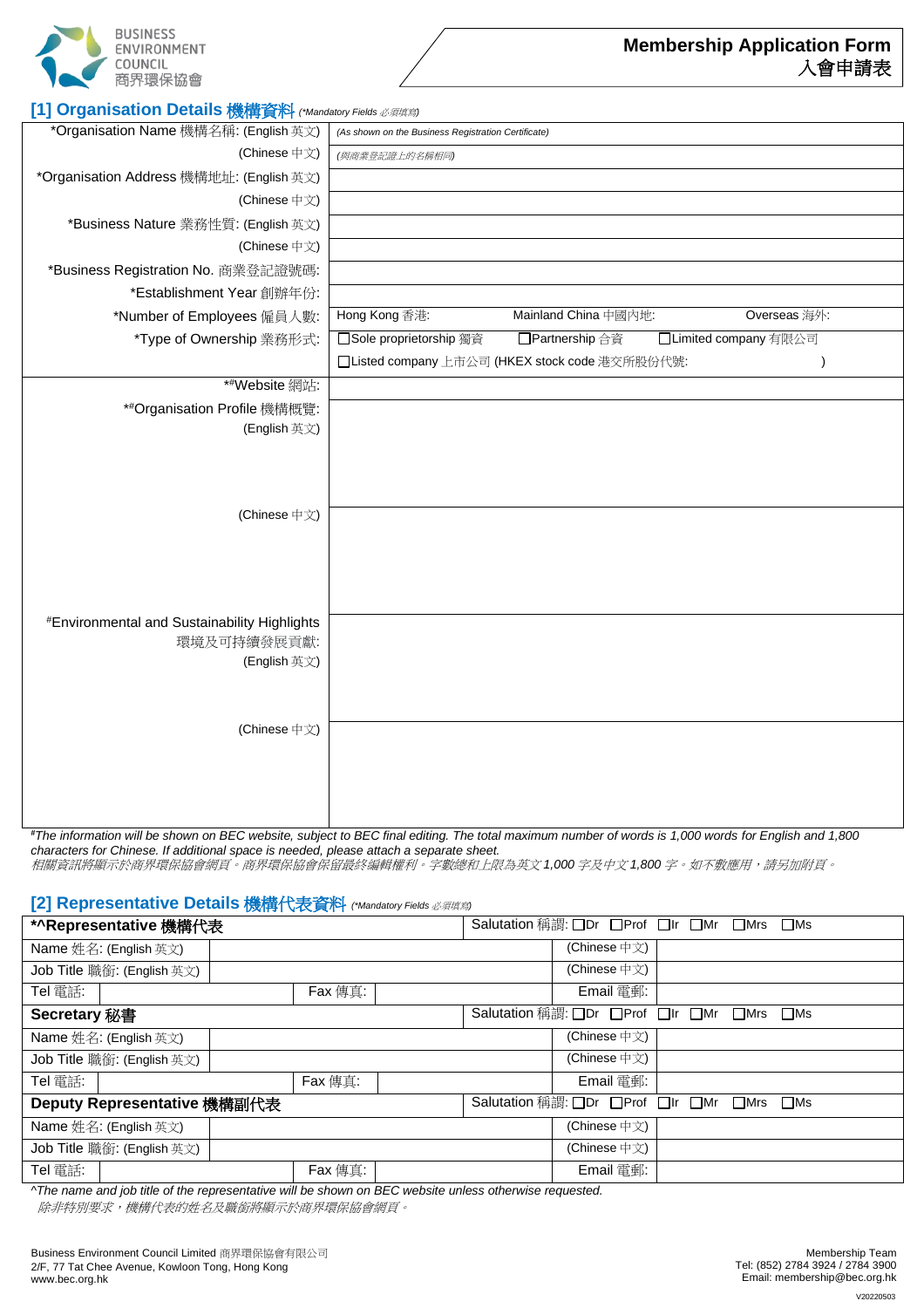

**[3] Senior Management Details** 管理層資料 *(\*Mandatory Fields* 必須填寫*)*

| *Chairman/CEO 主席/行政總裁                        |         |  | Salutation 稱謂: □Dr □Prof □Ir □Mr □Mrs |               | $\Box$ Ms    |
|----------------------------------------------|---------|--|---------------------------------------|---------------|--------------|
| Name 姓名: (English 英文)                        |         |  | (Chinese 中文)                          |               |              |
| Job Title 職銜: (English 英文)                   |         |  | (Chinese 中文)                          |               |              |
| Tel 電話:                                      | Fax 傳真: |  | Email 電郵:                             |               |              |
| Head of Environmental Management 環境管理部主管     |         |  | Salutation 稱謂: □Dr □Prof □Ir □Mr      | $\square$ Mrs | $\square$ Ms |
| Name 姓名: (English 英文)                        |         |  | (Chinese 中文)                          |               |              |
| Job Title 職銜: (English 英文)                   |         |  | (Chinese 中文)                          |               |              |
| Tel 電話:                                      | Fax 傳真: |  | Email 電郵:                             |               |              |
| Head of Sustainability 可持續發展部主管              |         |  | Salutation 稱謂: □Dr □Prof □Ir □Mr      | $\Box$ Mrs    | $\Box$ Ms    |
| Name 姓名: (English 英文)                        |         |  | (Chinese 中文)                          |               |              |
| Job Title 職銜: (English 英文)                   |         |  | (Chinese 中文)                          |               |              |
| Tel 電話:                                      | Fax 傳真: |  | Email 電郵:                             |               |              |
| *Head of Human Resources 人力資源部主管             |         |  | Salutation 稱謂: □Dr □Prof □Ir □Mr □Mrs |               | $\Box$ Ms    |
| Name 姓名: (English 英文)                        |         |  | (Chinese 中文)                          |               |              |
| Job Title 職銜: (English 英文)                   |         |  | (Chinese 中文)                          |               |              |
| Tel 電話:                                      | Fax 傳真: |  | $E$ mail 電郵:                          |               |              |
| *Head of Training 培訓部主管                      |         |  | Salutation 稱謂: ODr OProf OIr OMr      | $\square$ Mrs | $\square$ Ms |
| Name 姓名: (English 英文)                        |         |  | (Chinese 中文)                          |               |              |
| Job Title 職銜: (English 英文)                   |         |  | (Chinese 中文)                          |               |              |
| Tel 電話:                                      | Fax 傳真: |  | Email 電郵:                             |               |              |
| *Head of Marketing & Communications 市場及傳訊部主管 |         |  | Salutation 稱謂: ODr OProf OIr OMr      | $\Box$ Mrs    | $\Box$ Ms    |
| Name 姓名: (English 英文)                        |         |  | (Chinese 中文)                          |               |              |
| Job Title 職銜: (English 英文)                   |         |  | (Chinese 中文)                          |               |              |
| Tel 電話:                                      | Fax 傳真: |  | Email 電郵:                             |               |              |
| Head of Finance 財務部主管                        |         |  | Salutation 稱謂: □Dr □Prof □Ir □Mr □Mrs |               | $\Box$ Ms    |
| Name 姓名: (English 英文)                        |         |  | (Chinese 中文)                          |               |              |
| Job Title 職銜: (English 英文)                   |         |  | (Chinese 中文)                          |               |              |
| Tel 電話:                                      | Fax 傳真: |  | Email 電郵:                             |               |              |

## **[4] Membership Tier, Period and Fee** 會員級別、年期及會費

| Membership Tier<br>會員級別 | One-off Joining Fee#<br>一次性入會費 | 1-year Membership Fee<br>一年會費 | 3-year Membership Fee+<br>三年會費 |
|-------------------------|--------------------------------|-------------------------------|--------------------------------|
| Council Member 特激會員     | HK\$100,000                    | HK\$61,000                    | □ HK\$164.700                  |
| Corporate Member 企業會員   | $- -$                          | HK\$25.000                    | □ HK\$67.500                   |
| General Member 基礎會員     | $- -$                          | □ HK\$5,000                   | □ HK\$13.500                   |

*<sup>+</sup>A 10% discount will be offered for 3-year membership subscription. 3* 年會籍可享有 *10%*會費折扣。

**#Request for Council Membership one-off joining fee exemption:** Our company is a subsidiary company of current BEC Council Member and  $\Box$ would like to apply for one-off joining fee exemption. Supporting document of the subsidiary relationship is attached. **#**申請特邀會員一次性入會費豁免:我司為現有特邀會員之附屬公司,欲申請豁免一次性入會費。隨附關係證明文件。

Company name of current BEC Council Member 現有特邀會員公司名稱:

## **[5] BEC Advisory Groups** 商界環保協會諮詢小組

|  |  | We want to join the below Advisory Groups (AG) 我們欲加入以下諮詢小組: (can choose more than one 可選多於一項) |
|--|--|-----------------------------------------------------------------------------------------------|
|  |  |                                                                                               |

□ Climate Change Business Forum AG 氣候變化商界論壇諮詢小組 □ Circular Economy AG 循環經濟諮詢小組

□ Sustainable Living Environment AG 可持續生活環境諮詢小組 □ Not applicable 不適用

*BEC will contact the representative about the AG joining request unless otherwise request.* 

除非特別要求,商界環保協會將與機構代表跟進加入諮詢小組的事宜。

## **[6] Channel to Know about BEC** 認識商界環保協會之途徑

| □Internet 互聯網 □Business partners 業務伙伴 □Friends/colleagues 朋友/同事 □BEC's event 本會活動 □Media 媒體報導 |  |  |
|-----------------------------------------------------------------------------------------------|--|--|
| □ Others, please specify 其他, 請註明:                                                             |  |  |